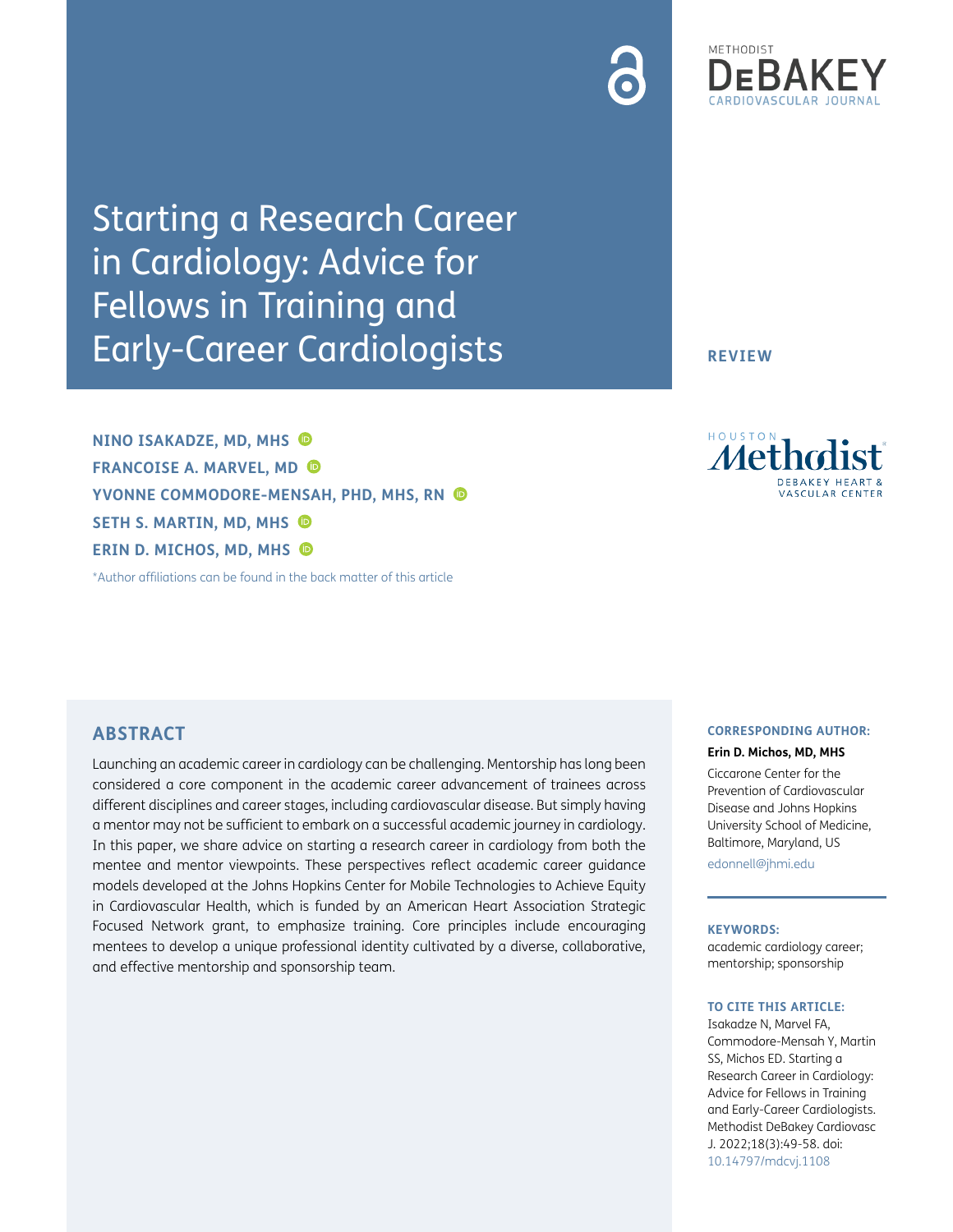## **INTRODUCTION**

Cardiovascular disease remains the leading cause of morbidity and mortality in the United States, requiring continued academic productivity to improve cardiovascular health care through research and innovation.<sup>1</sup> However, early-career cardiologists often encounter challenges when launching an academic career, including lack of sustainable funding, a competitive funding landscape, funding competition with PhDs, insufficient protected time, increased clinical requirements, and work/life balance issues[.2](#page-7-2) These challenges may even cause early-career cardiologists to avoid or leave the academic workforce[.3](#page-7-3)[,4](#page-8-0) During this critical time in one's career, it is essential to have an effective support system and access to institutional or noninstitutional resources to overcome potential barriers.

Mentorship has long been recognized as an essential component for trainee personal development, academic career advancement, satisfaction, and research development.[2](#page-7-2)[,5](#page-8-1) However, two independent surveys of members of the American College of Cardiology (ACC) show that mentorship alone may no longer be associated with objective academic success.<sup>2,[3,](#page-7-3)6-10</sup> While more studies are needed to further evaluate the relationship, it raises concerns that not all mentorship is the same and that effective mentorship may be declining. Another concern is that without concurrent sponsorship, mentorship alone is insufficient for launching a successful academic career. Sponsorship can be especially meaningful during training and early-career stages to facilitate networking and identify funding opportunities, which may lead to promotion of a successful academic career. Other components of starting a successful academic cardiology career include resources available to trainees at their institution, personal drive, collaboration, and availability of early-career bridge funding.

In this article, we share professional experiences from both the mentor and mentee perspectives on how

to launch a successful academic career and overcome common barriers ([Table 1](#page-1-0)). As an example, we use training models implemented at our Johns Hopkins Center for Mobile Technologies to Achieve Equity in Cardiovascular Health. This center was funded by an American Heart Association (AHA) Strategic Focused Research Network (SFRN) grant in Health Technology and Innovation, $11$  which has a core emphasis on training the next generation of a diverse biomedical workforce in cardiovascular disease research.

## **MOTIVATION AND SUPPORT**

Starting a cardiology fellowship is an exciting career phase that brings new experiences and challenges. Fellows strive for clinical excellence and, at the same time, try to find time and space for academic pursuits. The beginning of fellowship training is an excellent time to reflect and clarify one's area of interest and passion. Thinking about *why* one is choosing a specific research space may help increase motivation while also helping to identify research ideas. Connecting with other trainees and faculty members (either within or outside cardiology) to discuss personal interests may guide one to further refine their ideas. Contrary to what many trainees believe, it is not necessary to have a clearly outlined research question, study design, and analysis plan prior to approaching senior colleagues for advice or potential mentorship. However, starting this process early is important to prevent delays in research activities due to unforeseen circumstances posed by regulatory, funding, or clinical reasons.

Mentorship is a critical component for success in academic medicine. The word mentor means "a trusted counselor or guide" and typically implies a relationship that is built over time. There are different types of mentors. For example, research mentors can help guide scientific and

| <b>ESSENTIALS OF SUCCESS IN A RESEARCH CAREER</b>                    |
|----------------------------------------------------------------------|
| Finding passion, niche and research focus                            |
| Finding an effective mentor                                          |
| Finding an effective sponsor                                         |
| Seeking peer support and junior mentorship                           |
| Creating an individualized development plan                          |
| Engaging in career development activities                            |
| Applying for and obtaining grant funding                             |
| Disseminating work via publications, presentations, and social media |

<span id="page-1-0"></span>**Table 1** Essentials of success in a research career.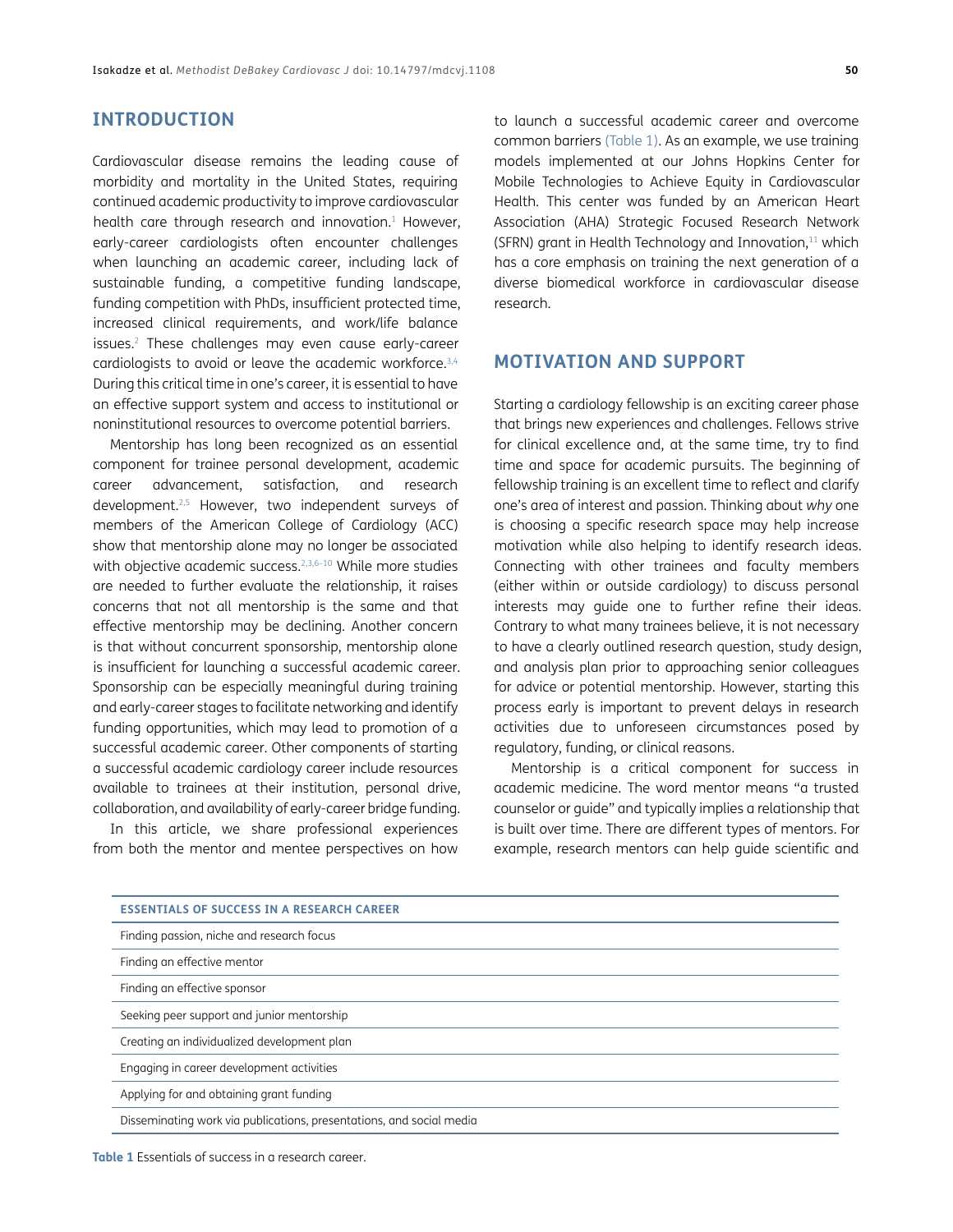conceptual development in a field of work, while career mentors can help guide academic and career development. Additional mentors can provide guidance on work-life integration and serve as role models. A mentor can take on one or more of these roles. Mentees may have both formal and informal mentors with varying time commitments. It is unlikely that one single person can fulfill all the mentoring roles needed for a given individual, thus a mentoring team is often necessary for success in launching a research career [\(Figure 1\)](#page-2-0). Note that mentoring is important at all stages of one's career and not limited to those in their early careers. As a trainee or an early-career faculty progresses through their career, the mentoring relationship and mentoring team will naturally evolve as well.

Once a mentoring relationship is established, it is helpful to schedule standing one-on-one meetings. The frequency of these meetings depends on the goals for the relationship; the primary research advisor should spend sufficient time

to ensure that the mentee is progressing towards their goals. In turn, the mentee should take initative in these meetings and come prepared with an outline of what they would like to discuss. If feasible, having a network of junior mentors and colleagues that are all connected to the same mentor (ie, a lab group team) is ideal to provide even more support. Note that in this era of digital technology and virtual meeting platforms, mentors no longer must be limited to those within the "brick and mortar" of one's own institution but can be found across the country and globally. Indeed, with sufficient planning and dedication, all of the principles of effective mentorship can be achieved through outside institutions.

If new to an institution and unsure of where to find a mentor, the fellowship program director, division chief, department chair, or other senior faculty can help identify faculty in one's preferred area of research interest who may be a potential mentor. Mentees may then reach out to

<span id="page-2-0"></span>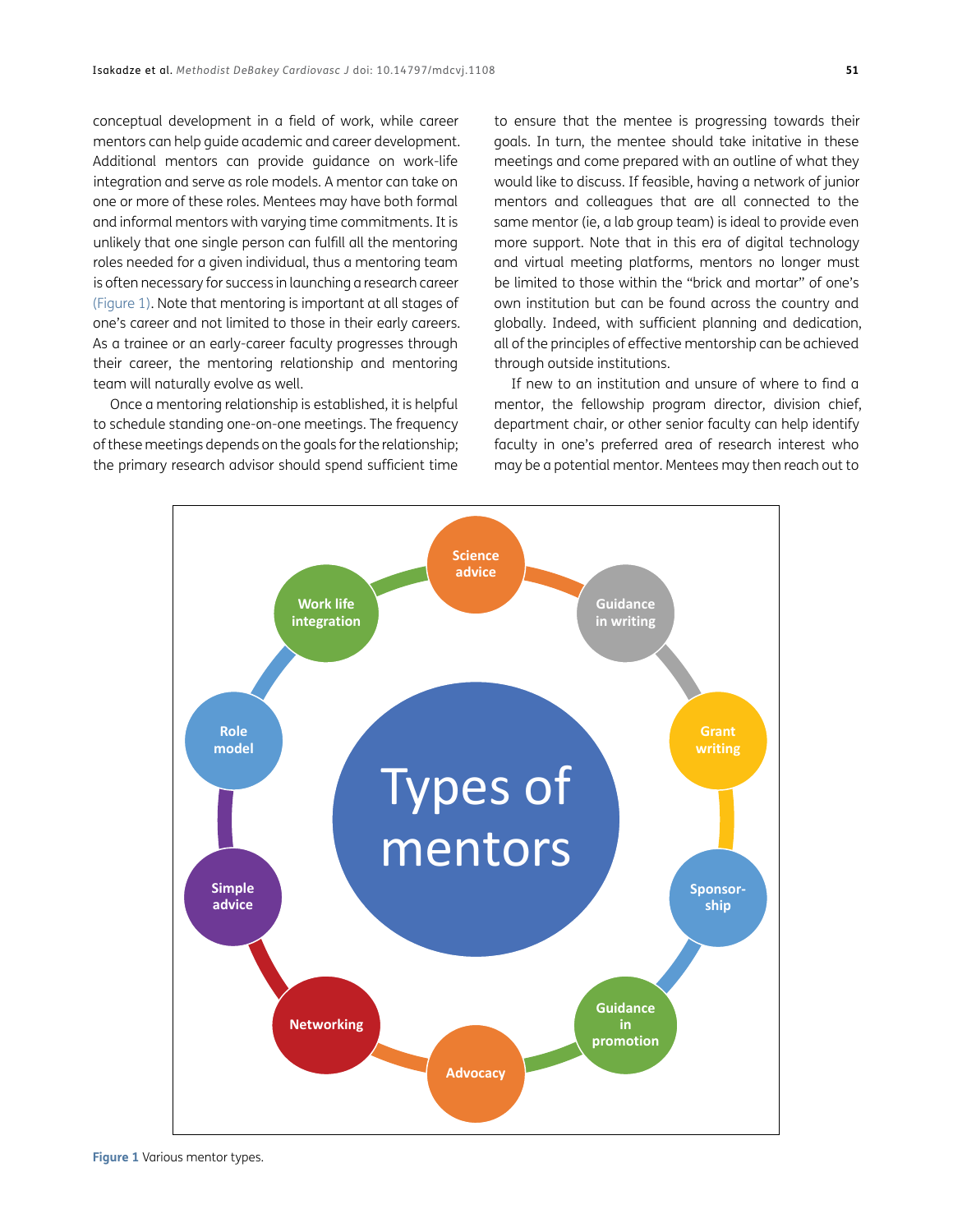those individuals to discuss interests and explore a potential fit. Although formal mentorship or pairing programs can be helpful, most effective mentee/mentor relationships are formed when both people have aligned interests, mutual respect, and understanding. The most effective mentoring relationships are bidirectional, where both parties mutually benefit from working together. Discussing one's passion and research interests often clarifies whether a successful mentor/mentee relationship may be formed. The mentee also should inquire about the experiences and career trajectories of other mentees working with their potential mentor. This offers insight into whether a mentor has an interest in supporting the mentee and their career goals, has a strong academic track record in one's field of interest, is responsive, and has time to provide necessary guidance. They also should value collaboration and be willing to connect their mentee with individuals and resources necessary for career success.

In addition to a mentor, trainees and early-career faculty benefit from having one or more sponsors. A sponsor is a person in a position of influence and power who has access to networks and resources and who actively supports the career of a protégé who they believe has potential. Note that a mentor also can be a sponsor if in a position of power and influence, but not all mentors may be equipped to be sponsors. Progress in a faculty career depends on having one or more advocates who will put their mentee's name forward for professional opportunities. However, some senior faculty who have the capacity to sponsor may be unaware of a trainee or early-career faculty's research interests. Mentees must be proactive in reaching out to such individuals and expressing their interest in such opportunities when they arise. Networking opportunities, such as those that take place at professional society meetings such as the AHA or ACC Scientific Sessions, are good places to foster these introductions.

Another recommendation is to look at one's research through the lens of health equity[.12](#page-8-5) This includes seeking mentors, sponsors, and/or collaborators with specific expertise and experience in health equity and finding training opportunities at research centers that focus on health equity. It also is advisable to seek mentors who help build equitable and inclusive cultures with trainees and collaborators who are demographically diverse and from a variety of disciplines.

The value of peer support may be underrecognized. Co-fellows, fellow mentees, and peer early-career faculty members may provide timely and valuable advice on one's journey. Sharing experiences on different career development opportunities, navigating relationships in an academic career, and managing work/life balance may be

among the important components in promoting well-being and confidence in career decisions. Cardiology fellows and early-career faculty should consider mentoring more junior postdoctoral fellows, residents, or students, which can be mutually beneficial. Fellows who mentor will learn how to develop as mentors themselves while learning from mentees how to be a more effective mentee. Anyone with an interest in serving as a mentor can do so since there is always someone aspiring to reach the next professional level and learn from a predecessor's journey.

# **CAREER DEVELOPMENT ACTIVITIES AND CAREER TRAJECTORIES**

One of the most challenging times in one's academic medicine career is the transition from fellowship to faculty. Early-career cardiologists are typically defined as those within the first 10 years of completing a cardiology fellowship training program. There are several different pathways in academic cardiology, ranging from physicianscientist, clinician educator, clinician administrator, and pure clinician to variations among these roles. The amount and type of research to pursue depends on one's career goals and interests; faculty start-up packages often base their protected research time on the expectation that the early-career faculty shows high potential for achieving grant funding to support their time. Many challenges and uncertainties can push early-career cardiologists away from academic medicine into other career pathways (ie, private practice, industry, etc). These challenges are heightened by declining rates of grant funding success, increasing clinical demands in response to declining clinical reimbursement, more time needed to maintain clinical competency, financial pressures (such as overreliance on relative value units, or RVU, models for bonuses that reward clinical activity and discourage research), lack of RVU credit for academic pursuits, and disadvantages when competing with PhDs for grant funding, among others.<sup>4</sup> Surveys from the ACC also indicate insufficient mentorship, insufficient collaborators, lack of bridge funding, and insufficient time during work hours as major obstacles to pursuing academic and research actitivies.<sup>4</sup> Conversely, effective mentorship, sponsorship, collaboration, and bridge funding for protected time can be instrumental for retaining talented individuals in academic medicine; these protective factors should be cultivated at an institutional level.

Depending on previous training, competency, and available time, trainees may benefit from completing coursework related to their interests during their fellowship and early career. These may be single or multiple courses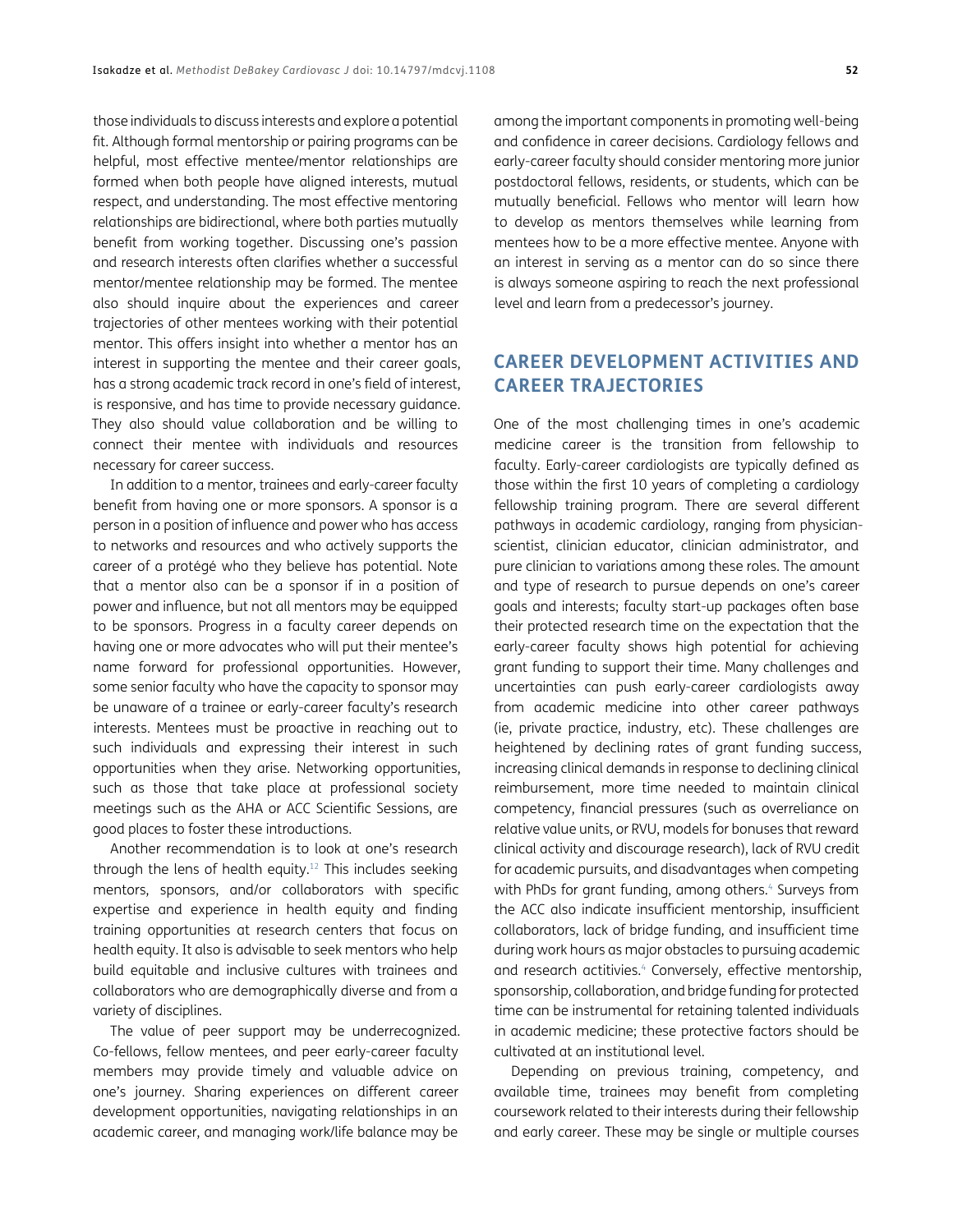in statistics or epidemiology, design, artificial intelligence, or clinical trials at one's institution, an outside institution, or online. Many institutions offer courses in grant writing and other professional development topics. Trainees also may consider volunteering by joining national cardiology society councils and sections as well as writing groups, peer reviewing papers, and moderating. It also is helpful to look for funding opportunities designed for fellows and earlycareer cardiologists, starting with local foundations and even federal or industry funding.

Industry collaboration is another valuable pathway for funding and partnership opportunities that support earlycareer innovative research. For example, Apple provides investigator support opportunities for device donations and support of digital health initiatives. Using an example from the authors of this paper, a mentee and her primary mentor collaborated with Apple based on their shared vision of optimizing secondary prevention through technology tools that empower and engage patients diagnosed with acute myocardial infarction. Through partnership and support from Apple, they designed a digital health program and conducted a multisite study supported with an Apple Watch device donation. Their industry collaboration continues today and includes ongoing feedback and support for their digital health research.

Trainees also can consider applying for fellowships such as the AHA SFRN, $11$  which provides a unique collaborative environment for training. Such fellowships enable trainees to take advantage of additional career guidance from each center's training directors, connect with peers and senior mentors across the nation, and collaborate and establish a presence at the national level.

One helpful tool for trainees and early-career faculty is to draft an individual development plan (IDP) to clarify and define short- and long-term academic goals. Although primarily for personal use in the beginning, it can be updated and reviewed routinely throughout one's career to track progress. Once a mentoring relationship has been established, the mentee should review the IDP with the mentor/mentoring team to help confirm that both mentee and mentor(s) are aligned on goals and expectations. The IDP should have clearly defined milestones with an achievable timeline.

# **GRANT WRITING AND FUNDING**

Many early-career cardiologists carry substantial educational debt, adding financial pressure that may dissuade individuals from pursuing a research career. The National Institutes of Health (NIH) Loan Repayment

Program (LRP) is one mechanism that may help recruit and retain individuals with potential to build and sustain a research career. The NIH LRP will cover up to \$50,000 annually of the researcher's educational debt in return for their commitment to conduct research relevant to the NIH mission.[13](#page-8-6) Application for the LRP can occur during fellowship or early career as long as one has sufficient protected time and meets other eligibility criteria[.13](#page-8-6) For the senior author of this paper, the LRP program was pivotal to her success in pursuing a career in academic cardiology following her fellowship despite having substantial educational debt. Fellows-in-training with protected time for research also may be funded by AHA-funded fellowships such as the SFRN, Dorris Duke Physician Scientist Fellowship, Merck Research fellowship, individual F32 fellowships funded by the NIH, or institutional T32 fellowships funded by the NIH.

For early-career faculty, the typical pivotal milestone is the attainment of a career development award such as those funded by the AHA or the NIH-funded K awards [\(Figure 2\)](#page-5-0). [14](#page-8-7) These mentored grants serve to cultivate the development of a promising early-career faculty member towards becoming an independent researcher who would then become competitive for independent grant funding through such mechanisms as the NIH R01 awards. The NIH K awards offer 3 to 5 years of supervised research with the goal of becoming an independent researcher. These career development awards typically stipulate 75% protected time towards research, with some exceptions of 50% protected time for certain surgical or procedurally intensive specialties, such as interventional cardiology or electrophysiology. Briefly, the K23 is a mentored patientoriented research award geared towards clinical research with direct patient/participant involvement. The K08 is a mentored clinical scientist development award geared towards basic or translational science research. We encourage trainees and early-career faculty to discuss with their mentors whether their current projects are sufficiently preparing them to successfully apply for a career development award grant.

# **DISSEMINATION OF WORK: PUBLICATIONS AND SOCIAL MEDIA**

For those pursuing a clinician-researcher pathway, publications and grants are the "currency" for success in academic medicine and a path towards promotion, so it is important to set aside time for writing. The senior author of this paper blocks out time on her calendar for writing each week, reserving dedicated time that is protected from clinical work, administration, and meetings. Since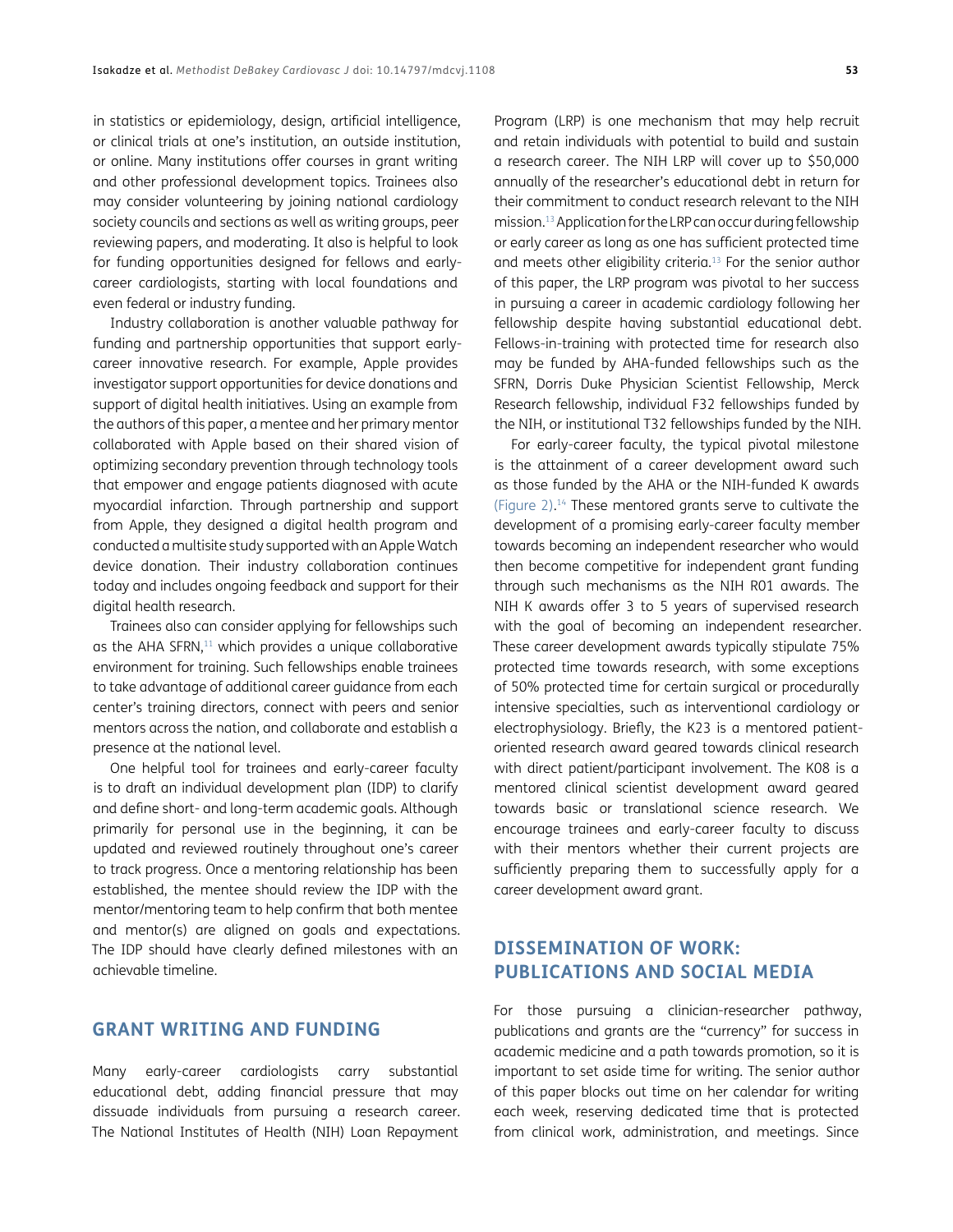

<span id="page-5-0"></span>**Figure 2** Academic funding opportunities throughout a career. AHA: American Heart Association; SFRN: Strategically Focused Research Network; NIH: National Institutes of Health.

\* Other post doctoral fellowship awards: eg, Doris Duke Physician Scientist and Merk Research Fellowship Award.

\*\*Other awards: eg, Doris Duke Physician Scientist Award, Donaghue Foundation Award, Patient-Centered Outcomes Research Institute Awards.

the most challenging part of writing can simply be to get started, one recommendation is to put ideas down on paper; even if the draft is initially in disarray, it can then be refined. Creating a proposal or outline for the work is a useful starting framework. When writing a scientific paper, this senior author finds it easiest to write the methods and results section first and then the introduction followed by the discussion section last.

For trainees and early-career faculty who committed to writing a paper or doing a project, bringing the work to full completion is important. This may entail planning to avoid over-committing on projects and taking on too much, understanding the time required for each project, and cultivating time management skills. Ideally, every abstract should be converted into a full manuscript. Because original science manuscripts carry the most weight in one's professional career and help towards grantsmanship, more of one's time and energy should be spent generating new science. However, when starting out, writing state-of-theart review articles or editorial/viewpoint articles can help a trainee/early career develop a broader understanding of the context of a field and identify gaps for future research.

Note that a great paper is often rewritten multiple times. A well-presented paper is critical to its likelihood of acceptance in a journal; conversely, poor writing or unclear figures or tables that do not complement the text can detract from an otherwise high-quality paper. Having an outside colleague read the paper is helpful to ensure comprehension and solid methods and results. Authors must be careful about self-plagiarism and ensure that the text included in the manuscript is rewritten for each publication—even when using an established cohort or a previously used methodology—because most journals run iThenticate or similar plagiarism software. When writing a paper, the author must consider what a reviewer may criticize about their work and try to address this before submitting. Original science papers should have a limitation section where the authors can acknowledge these shortfalls before the reviewer identifies them. Cite the most relevant papers, as reviewers will notice major omissions in the field. Importantly, authors should make sure to explicitly address the novelty and impact of their work; even a well-conducted, well-written paper may be rejected by a journal for low priority.

Rejection of a manuscript (or a grant) can be very discouraging. Still, new authors should understand that rejection is a common part of the academic process. Ideally, constructive reviewer comments can be an opportunity to further improve the paper. If worth writing in the first place, every paper has a "home," and finding the right fit depends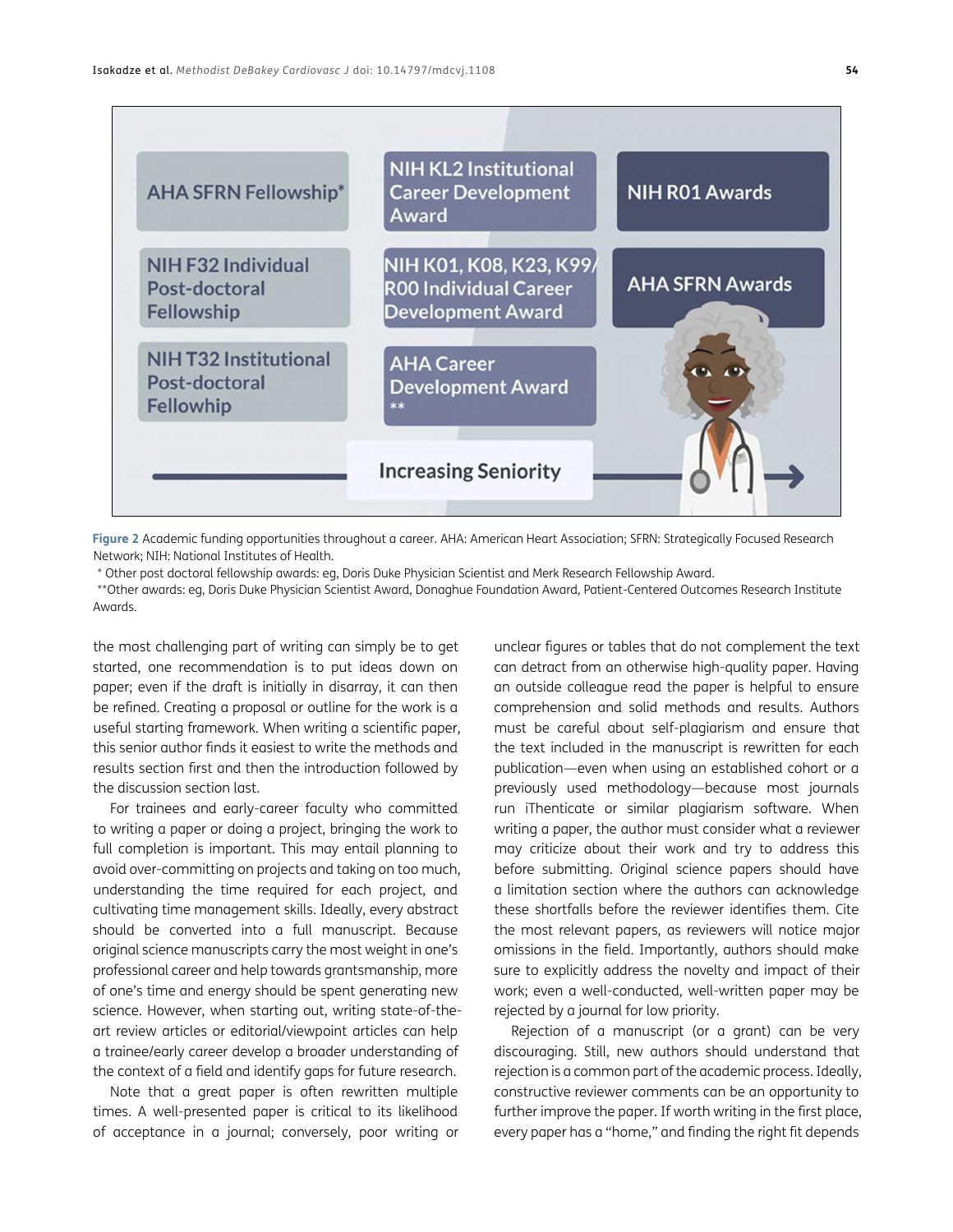on the scope of the journal and whether the research aligns with the journal's priorities. The peer review process, while generally well-intentioned, can be a fickle and subjective process. One's work may resonate better with another set of reviewers or at a different journal target, so authors should not lose hope. As basketball star Michael Jordan famously said, "I've failed over and over and over again in my life. And that is why I succeed."<sup>15</sup> One's mentor and colleagues can help suggest the next target for one's work to ultimately result in acceptance.

Indeed, research success requires hard work, but success also takes focus, support, balance, and sometimes sheer luck. Embrace failure as part of the research process, and know when to keep persisting and when to change directions (one's mentors and sponsors can provide guidance here). An academic career is a marathon rather than a sprint and often does not proceed in a linear fashion ([Figure 3\)](#page-6-0)—it takes persistence, perseverance, and grit. However, the discovery of new science, especially as it aligns with one's passion, can be tremendously rewarding. Additionally, becoming a mentor oneself and supporting the next generation of researchers brings great personal fulfillment.

Engaging in social media platforms such as Twitter can be advantageous for trainees and early-career faculty to advance their research careers by facilitating instantaneous global dissemination of their research and presenting new opportunities for networking and collaborations[.16](#page-8-8),[17](#page-8-9) Cardiovascular researchers should consider taking advantage of Twitter's wide reach to begin building their online portfolios, elevate access to their publications, and ultimately advance their careers. Social media can foster improved visibility of one's work and connect researchers not only to other researchers and clinicians but also to the public, policy makers, and other stakeholders.<sup>16</sup> Engagement in social media can be an important channel for building community and professional development, particularly for women in cardiology.[18](#page-8-10)

Altmetrics are alternative metrics that track the attention a scholarly work receives in nontraditional sources, such as the news, blogs, and social media posts. Studies have shown that articles with higher altmetric scores are more likely to be downloaded and cited, which translates to an increase in traditional academic metrics (ie, citation count, H-index).[17,](#page-8-9)[19](#page-8-11) Indeed, as demonstrated in several randomized trials conducted by academic journals, active promotion of their articles on social media translated into a greater number of downloads and higher citation rates.20[–22](#page-8-12) Even if not required by the journal, researchers should strongly consider creating illustrations for their original science, as figures are more likely to be shared on social media and downloaded into PowerPoint talks for greater dissemination. A social media management platform called Buffer found that its posts with images received 150% more retweets than those without[.16](#page-8-8) When sharing one's work on social media, tweets should include the source reference (ie, the URL to the paper) so that others can easily find the whole article and potentially download it for reading.

# **INNOVATIONS IN CARDIOLOGY: A BRIGHT FUTURE FOR RESEARCH**

The landscape of cardiovascular disease management is changing, with new opportunities brought on by digital health technologies and the rapid increase in mobile technology ownership.[23,](#page-8-13)[24](#page-8-14) This is an exciting time to participate in the digital transformation of cardiovascular care to improve care delivery and health equity. Through leading projects in digital health, trainees are able to work with their mentors and develop skills in multi- and transdisciplinary team building and project management. Examples of opportunities for research in these area include large data analytics, artificial intelligence, telehealth,



<span id="page-6-0"></span>**Figure 3** Career progression paths.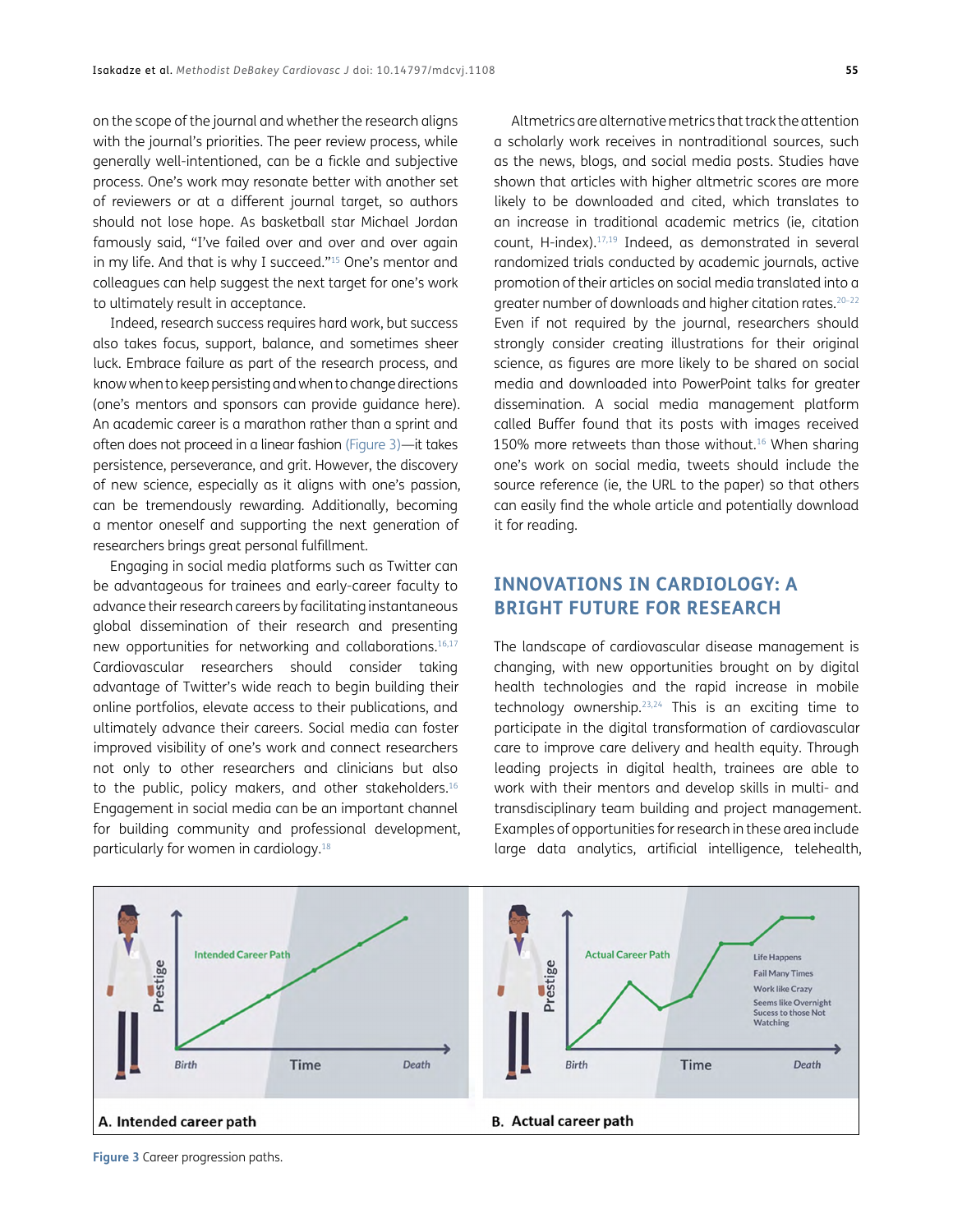digital health intervention design, implementation and evaluation, and more. Through working on innovative health technology projects, trainees also gain an opportunity to learn and develop skills in collaboration with engineers and tech companies; develop patents; and understand the regulatory, insurance, and policy aspects of technology development and implementation. Furthermore, trainees may pursue specific courses in technology design development and prototype development.

## **CONCLUSION**

Starting one's research career during cardiology fellowship training and early career may seem like a daunting task. However, success depends on finding one's passion, having clearly defined goals set forth in an individualized development plan, having a collaborative and effective mentorship team, and sponsorship. A career in academic cardiology that entails research can be tremendously rewarding and worth the effort.

# **KEY POINTS**

- **•**  Identifying one's career interest/passion and finding mentors and sponsors is a crucial starting point in early-career development.
- **Engaging in various career development activities** helps early-career advancement through networking, learning, and collaboration.
- **•**  Writing and obtaining various grants and learning skils for disseminating one's work helps establish an academic career path.

# **FUNDING STATEMENT**

Drs. Isakadze, Commodore-Mensah, Martin, and Michos are funded by AHA Grants 20SFRN35380046, 20SFRN35490003, and 878924. In addition, Dr. Commodore-Mensah and Dr. Martin are funded by AHA Grant 882415, and Dr. Michos is supported by the Amato Fund in Women's Cardiovascular Health.

## **COMPETING INTERESTS**

Outside of this work, Dr. Michos reports advisory boards to AstraZeneca, Amarin, Bayer, Boehringer Ingelheim, Esperion, Novo Nordisk, Novartis, and Pfizer. Outside of this work, Dr. Martin reports consulting fees from Amgen,

AstraZeneca, Dalcor, Esperion, Novartis, Novo Nordisk, Sanofi, and 89bio. Dr. Marvel reports research support from Apple. Under a license agreement between Corrie Health and the Johns Hopkins University, the University owns equity in Corrie Health and the University, and Dr. Marvel and Dr. Martin are entitled to royalty distributions related to technology described in the study discussed in this publication. Additionally, Drs. Marvel and Martin are founders of and hold equity in Corrie Health. This arrangement has been reviewed and approved by the Johns Hopkins University in accordance with its conflict of interest policies. Dr. Commodore-Mensah has no competing interests to declare.

## <span id="page-7-0"></span>**AUTHOR AFFILIATIONS**

**Nino Isakadze, MD, MHS D** [orcid.org/0000-0002-5396-2110](https://orcid.org/0000-0002-5396-2110
) Ciccarone Center for the Prevention of Cardiovascular Disease and Johns Hopkins University School of Medicine, Baltimore, Maryland, US

**Francoise A. Marvel, MD ©** [orcid.org/0000-0002-6422-1772](https://orcid.org/0000-0002-6422-1772
) Ciccarone Center for the Prevention of Cardiovascular Disease and Johns Hopkins University School of Medicine, Baltimore, Maryland, US

Yvonne Commodore-Mensah, PhD, MHS, RN <sup>D</sup> [orcid.org/0000-](https://orcid.org/0000-0002-5054-3025) [0002-5054-3025](https://orcid.org/0000-0002-5054-3025)

Johns Hopkins Center for Health Equity and School of Nursing, Johns Hopkins University School of Medicine, Baltimore, MD, US

**Seth S. Martin, MD, MHS**  $\bullet$  [orcid.org/0000-0002-7021-7622](https://orcid.org/0000-0002-7021-7622
) Ciccarone Center for the Prevention of Cardiovascular Disease, and Johns Hopkins Center for Health Equity at Johns Hopkins University School of Medicine, Baltimore, Maryland, US

**Erin D. Michos, MD, MHS D** [orcid.org/0000-0002-5547-5084](https://orcid.org/0000-0002-5547-5084) Ciccarone Center for the Prevention of Cardiovascular Disease and Johns Hopkins University School of Medicine, Baltimore, Maryland, US

# **REFERENCES**

- <span id="page-7-1"></span>1. **Tsao CW, Aday AW, Almarzooq ZI,** et al. Heart Disease and Stroke Statistics-2022 Update: A Report From the American Heart Association. Circulation. 2022 Feb 22;145(8):e153-e639. doi: [10.1161/](https://doi.org/10.1161/CIR.0000000000001052) [CIR.0000000000001052](https://doi.org/10.1161/CIR.0000000000001052)
- <span id="page-7-2"></span>2. **Tong CW, Madhur MS, Rzeszut AK,** et al. Status of Early-Career Academic Cardiology: A Global Perspective. J Am Coll Cardiol. 2017 Oct 31;70(18):2290-2303. doi: [10.1016/j.](https://doi.org/10.1016/j.jacc.2017.09.030) [jacc.2017.09.030](https://doi.org/10.1016/j.jacc.2017.09.030)
- <span id="page-7-3"></span>3. [NIH.gov](http://www.NIH.gov) **[Internet].** Bethesda, MD: National Institutes of Health; c2022. Scientist Workforce Working Group. Scientist Workforce Working Group Report; 2014 Jun [cited 2022 May 3]. Available from: [https://acd.od.nih.gov/documents/reports/](https://acd.od.nih.gov/documents/reports/PSW_Report_ACD_06042014.pdf) [PSW\\_Report\\_ACD\\_06042014.pdf](https://acd.od.nih.gov/documents/reports/PSW_Report_ACD_06042014.pdf)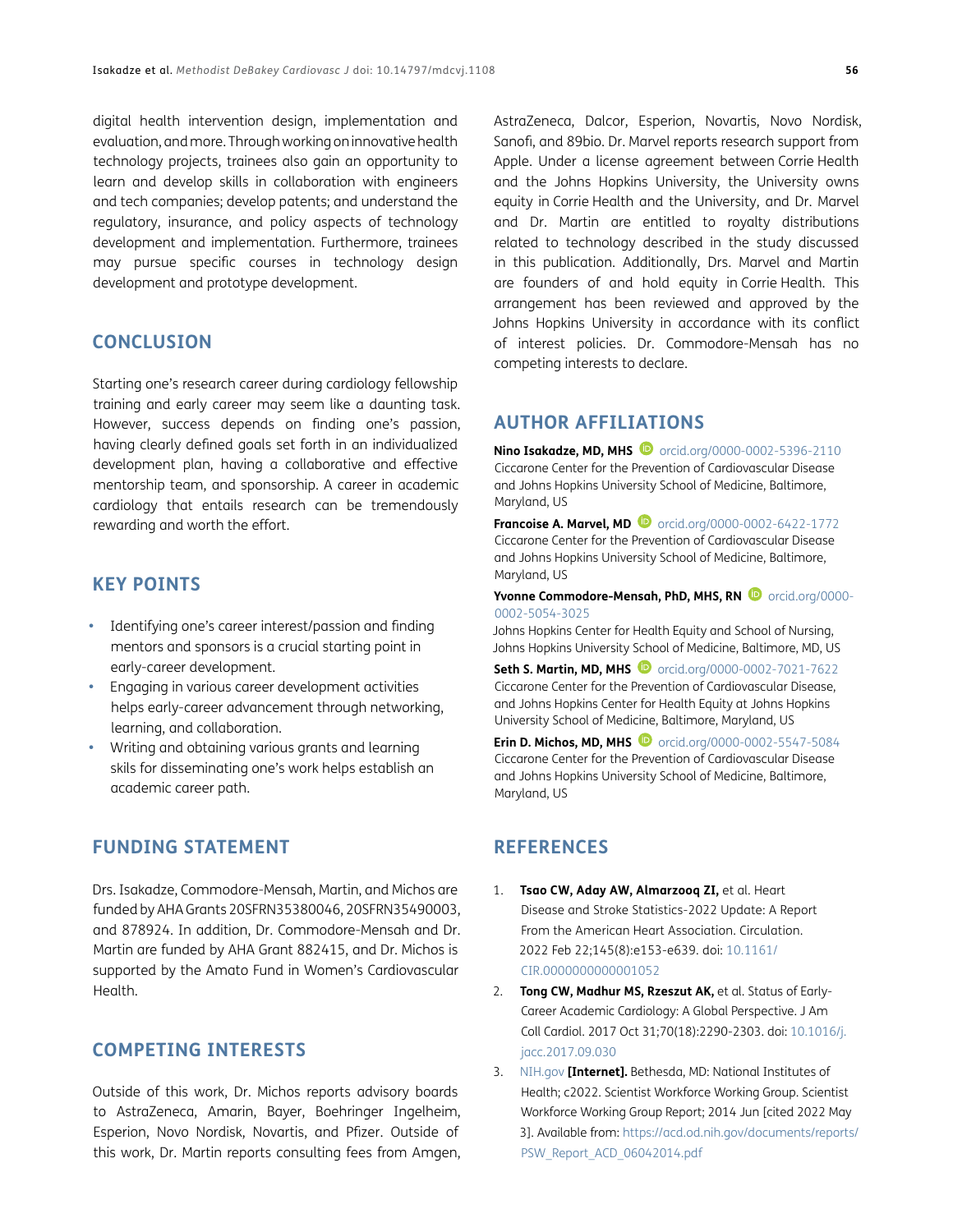- <span id="page-8-0"></span>4. **Tong CW, Ahmad T, Brittain EL,** et al. Challenges facing early career academic cardiologists. J Am Coll Cardiol. 2014 Jun 3;63(21):2199-208. doi: [10.1016/j.jacc.2014.03.011](https://doi.org/10.1016/j.jacc.2014.03.011)
- <span id="page-8-1"></span>5. **Choi AMK, Moon JE, Steinecke A, Prescott JE.** Developing a Culture of Mentorship to Strengthen Academic Medical Centers. Acad Med. 2019;94:630-633. doi: [10.1097/](https://doi.org/10.1097/ACM.0000000000002498) [ACM.0000000000002498](https://doi.org/10.1097/ACM.0000000000002498)
- <span id="page-8-2"></span>6. **Benson CA, Morahan PS, Sachdeva AK, Richman RC.** Effective faculty preceptoring and mentoring during reorganization of an academic medical center. Med Teach. 2002 Sep;24(5):550-7. doi: [10.1080/0142159021000002612](https://doi.org/10.1080/0142159021000002612)
- 7. **Sambunjak D, Straus SE, Marusic A.** Mentoring in academic medicine: a systematic review. JAMA. 2006 Sep 6;296(9):1103-15. doi: [10.1001/jama.296.9.1103](https://doi.org/10.1001/jama.296.9.1103)
- 8. **Steiner JF, Curtis P, Lanphear BP, Vu KO, Main DS.** Assessing the role of influential mentors in the research development of primary care fellows. Acad Med. 2004 Sep;79(9):865-72. doi: [10.1097/00001888-200409000-00012](https://doi.org/10.1097/00001888-200409000-00012)
- 9. **Straus SE, Sackett DL.** Clinician-trialist rounds: 7. Mentoring: why every clinician-trialist needs to get mentored. Clin Trials. 2011 Dec;8(6):765-7. doi: [10.1177/1740774511423948](https://doi.org/10.1177/1740774511423948)
- <span id="page-8-3"></span>10. **Wise MR, Shapiro H, Bodley J,** et al. Factors affecting academic promotion in obstetrics and gynaecology in Canada. J Obstet Gynaecol Can. 2004 Feb;26(2):127-36. doi: [10.1016/s1701-2163\(16\)30488-1](https://doi.org/10.1016/S1701-2163(16)30488-1)
- <span id="page-8-4"></span>11. **American Heart Association [Internet].** Dallas, TX: American Heart Association; c2022. Strategically Focused Research Networks; 2022 [cited 2022 May 3]. Available from: [https://professional.heart.org/en/research-programs/](https://professional.heart.org/en/research-programs/strategically-focused-research/strategically-focused-research-networks) [strategically-focused-research/strategically-focused](https://professional.heart.org/en/research-programs/strategically-focused-research/strategically-focused-research-networks)[research-networks](https://professional.heart.org/en/research-programs/strategically-focused-research/strategically-focused-research-networks)
- <span id="page-8-5"></span>12. [CDC.gov](http://www.CDC.gov) **[Internet].** Atlanta, GA: Centers for Disease Control and Prevention; c2022. Health Equity; 2022 [cited 2022 May 3]. Available from: [https://www.cdc.gov/chronicdisease/](https://www.cdc.gov/chronicdisease/healthequity/index.htm) [healthequity/index.htm](https://www.cdc.gov/chronicdisease/healthequity/index.htm)
- <span id="page-8-6"></span>13. [NIH.gov](http://wwwNIH.gov) **[Internet].** Bethesda, MD: National Institutes of Health; c2022. National Institutes of Health Loan Repayment Program; 2021 [cited 2022 May 3]. Available from: [https://](https://www.lrp.nih.gov/) [www.lrp.nih.gov/](https://www.lrp.nih.gov/)
- <span id="page-8-7"></span>14. [NIH.gov](http://wwwNIH.gov) **[Internet].** Bethesda, MD: National Institutes of Health Research Training and Career Development; c2022. Research Career Development Awards; 2022 [cited 2022 May 3]. Available from: [https://researchtraining.nih.gov/programs/](https://researchtraining.nih.gov/programs/career-development) [career-development](https://researchtraining.nih.gov/programs/career-development)
- 15. [Goalcast.com](http://www.Goalcast.com) **[Internet].** Montréal, Quebec: Goalcast; c2022. Michael Jordan life lessons on failure; c2022 [cited 2022 May 3]. Available from: [https://www.goalcast.com/michael](https://www.goalcast.com/michael-jordan-life-lessons-on-failure/)[jordan-life-lessons-on-failure/](https://www.goalcast.com/michael-jordan-life-lessons-on-failure/)
- <span id="page-8-8"></span>16. **Lee G, Choi AD, Michos ED.** Social Media as a Means to Disseminate and Advocate Cardiovascular Research: Why, How, and Best Practices. Curr Cardiol Rev. 2021;17(2):122- 128. doi: [10.2174/1573403X15666191113151325](https://doi.org/10.2174/1573403X15666191113151325)
- <span id="page-8-9"></span>17. **Parwani P, Choi AD, Lopez-Mattei J,** et al. Understanding Social Media: Opportunities for Cardiovascular Medicine. J Am Coll Cardiol. 2019 Mar 12;73(9):1089-1093. doi[: 10.1016/j.](https://doi.org/10.1016/j.jacc.2018.12.044) [jacc.2018.12.044](https://doi.org/10.1016/j.jacc.2018.12.044)
- <span id="page-8-10"></span>18. **Chandra NV, Hsiao R, Shapiro H,** et al. Women in Cardiology Twitter Network: An Analysis of a Global Professional Virtual Community From 2016 to 2019. J Am Heart Assoc. 2021 Feb;10(5):e019321. doi[: 10.1161/](https://doi.org/10.1161/JAHA.120.019321) [JAHA.120.019321](https://doi.org/10.1161/JAHA.120.019321)
- <span id="page-8-11"></span>19. **Barakat AF, Nimri N, Shokr M,** et al. Correlation of Altmetric Attention Score With Article Citations in Cardiovascular Research. J Am Coll Cardiol. 2018 Aug 21;72(8):952-953. doi: [10.1016/j.jacc.2018.05.062](https://doi.org/10.1016/j.jacc.2018.05.062)
- 20. **Ladeiras-Lopes R, Clarke S, Vidal-Perez R, Alexander M, Lüscher TF.** Twitter promotion predicts citation rates of cardiovascular articles: a preliminary analysis from the ESC Journals Randomized Study. Eur Heart J. 2020 Sep 7;41(34):3222-3225. doi: [10.1093/eurheartj/ehaa211](https://doi.org/10.1093/eurheartj/ehaa211)
- 21. Widmer RJ, Mandrekar J, Ward A, et al. Effect of Promotion via Social Media on Access of Articles in an Academic Medical Journal: A Randomized Controlled Trial. Acad Med. 2019 Oct;94(10):1546-1553. doi: [10.1097/](https://doi.org/10.1097/ACM.0000000000002811) [ACM.0000000000002811](https://doi.org/10.1097/ACM.0000000000002811)
- <span id="page-8-12"></span>22. **Ladeiras-Lopes R, Vidal-Perez R, Santos-Ferreira D,** et al. Twitter promotion is associated with higher citation rates of cardiovascular articles: the ESC Journals Randomized Study. Eur Heart J. 2022 Apr 7. [ePub ahead of print]. doi: [10.1093/](https://doi.org/10.1093/eurheartj/ehac150
) [eurheartj/ehac150](https://doi.org/10.1093/eurheartj/ehac150
)
- <span id="page-8-13"></span>23. [PewResearch.org](http://www.PewResearch.org) **[Internet].** Washington, DC: Pew Research Center; c2022. Mobile Fact Sheet; 2021 Apr 7 [cited 2022 May 3]. Available from: [https://www.pewresearch.org/](https://www.pewresearch.org/internet/fact-sheet/mobile/) [internet/fact-sheet/mobile/](https://www.pewresearch.org/internet/fact-sheet/mobile/)
- <span id="page-8-14"></span>24. **Turakhia MP, Desai SA, Harrington RA.** The Outlook of Digital Health for Cardiovascular Medicine: Challenges but Also Extraordinary Opportunities. JAMA Cardiol. 2016 Oct 1;1(7):743-744. doi: [10.1001/jamacardio.2016.2661](https://doi.org/10.1001/jamacardio.2016.2661)